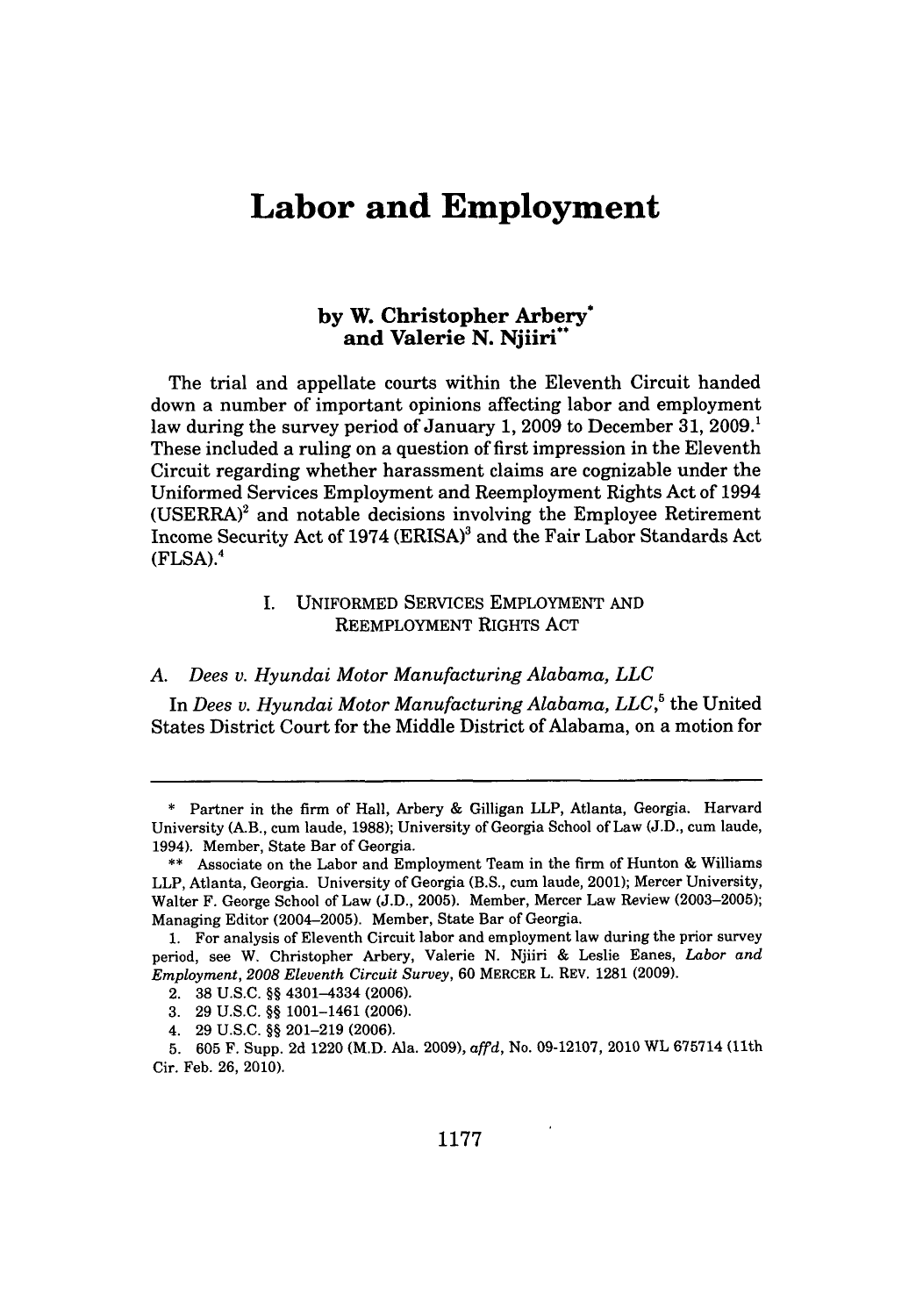reconsideration, held that the defendants, Hyundai Motor Manufacturing Alabama, LLC (HMMA) and Hyundai Motor America, Inc. (HMA), were entitled to summary judgment on the plaintiff's claims under USERRA<sup>6</sup> because the plaintiff lacked standing to assert a claim for harassment and did not have sufficient evidence to support his claim for termination.7 Most significantly, however, the court addressed a question of first impression in the Eleventh Circuit when it ruled that claims for harassment are valid under USERRA.<sup>8</sup>

The plaintiff, Jerry Leon Dees Jr., began working for HMMA in November 2005 as a maintenance technician in the Stamping Maintenance Department. Dees was a staff sergeant and combat MP in the Alabama National Guard during this time and previously served two tours in Iraq. Dees alleged that his supervisors, Greg Prater and Kevin Hughes, started harassing him when they learned of his military service.<sup>9</sup>

Prater allegedly required Dees to provide military orders for his monthly Guard weekend training, forbade Dees from missing work to attend Guard training, made derogatory comments about the Guard in the presence of Dees and others, and attempted to convince Dees's coworkers to make false statements that Dees violated company policies and procedures. Dees also alleged that Prater and Hughes assigned him more frequently to difficult and dangerous work compared to other employees. Dees had the sergeant of his Guard unit submit a letter to HMMA's Human Resources Department explaining that military orders were not required for the Guard's monthly weekend training procedures in the hopes that this would quell the harassment by Prater and Hughes. The sergeant also offered to confirm Dees's presence at his Guard unit's weekend training. Dees asserted that the sergeant's letter did not quell the harassment and that, instead, the harassment  $e$ scalated. $10$ 

In February 2007 a production stamping manager for HMMA allegedly accused Dees of sleeping on the job. Based on this incident, an HMMA committee decided to terminate Dees's employment. Dees filed a lawsuit against the defendants for allegedly terminating his employment because of his Guard membership, for creating an environment of harassment in violation of USERRA, and for claims of outrage and conversion under state law. In May 2008 the district court granted the defendants' motion

<sup>6.</sup> **38** U.S.C. §§ 4301-4334 (2006).

*<sup>7.</sup> Dees,* **605** F. Supp. **2d** at **1225-26, 1229.**

**<sup>8.</sup>** *Id.* at **1227.**

**<sup>9.</sup>** *Id.* at **1223.**

**<sup>10.</sup>** *Id.*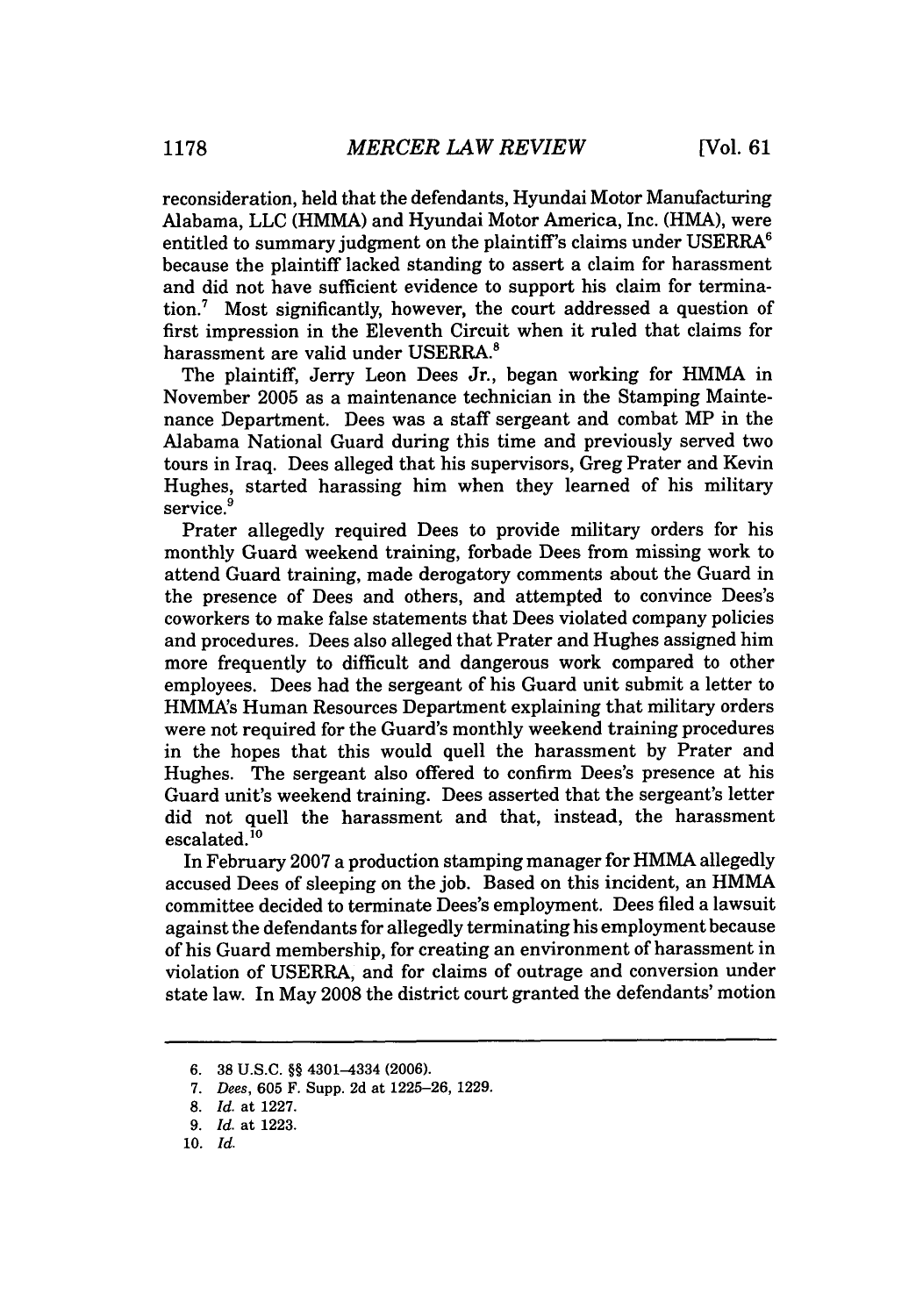for summary judgment on Dees's USERRA termination claim, outrage claim, and all claims against HMA, but not on Dees's USERRA harassment and conversion claims against HMMA. Dees and HMMA filed motions for reconsideration.<sup>11</sup>

USERRA prohibits employers from discriminating against an employee who serves in a "uniformed service" in the terms and conditions of employment because of the employee's service.<sup>12</sup> The district court determined that before it could reach the merits of Dees's USERRA claims, it first had to examine whether HMMA and HMA were employers under USERRA or whether only HMMA was Dees's employ-<br>er.<sup>13</sup> USERRA defines an *employer* as "any person, institution. USERRA defines an *employer* as "any person, institution, organization, or other entity that pays salary or wages for work performed or that has control over employment opportunities, including **...** a person, institution, organization, or other entity to whom the employer has delegated the performance of employment-related responsibilities."<sup>14</sup> The district court believed that USERRA's focus is on the individual or entity that carries out "employment-related responsibilities" and not on the entity or individual that controls the overall enterprise.15

The district court noted that HMMA was the manufacturer of Hyundai vehicles in the United States, and HMA was the distributor, marketer, and seller of these vehicles in the United States. Hyundai Motor Company (HMC) was the parent company for both HMA and HMMA.<sup>16</sup> The court found that HMMA was the only entity that carried out employment-related responsibilities because there were no HMA employees working in Alabama, any Korean expatriate individuals on loan from HMC to HMMA were employed by HMC, and the committee members that made the decision regarding Dees's separation were all HMMA employees.<sup>17</sup> Moreover, all the personnel decisions regarding Dees's employment-his hiring, training, and separation-were undertaken by HMMA's Human Resources Department without any involvement by HMA.'8 While the court believed HMA and HMMA definitely were linked companies, the court determined this was insufficient to consider HMA an employer under USERRA because it did

- 17. *Id.*
- 18. *Id.*

<sup>11.</sup> *Id.* at 1222-23.

<sup>12. 38</sup> U.S.C. § 4311(a).

<sup>13.</sup> *Dees,* 605 F. Supp. 2d at 1223.

<sup>14. 38</sup> U.S.C. § 4303(4)(A).

<sup>15.</sup> *Dees,* 605 F. Supp. 2d at 1224.

<sup>16.</sup> *Id.*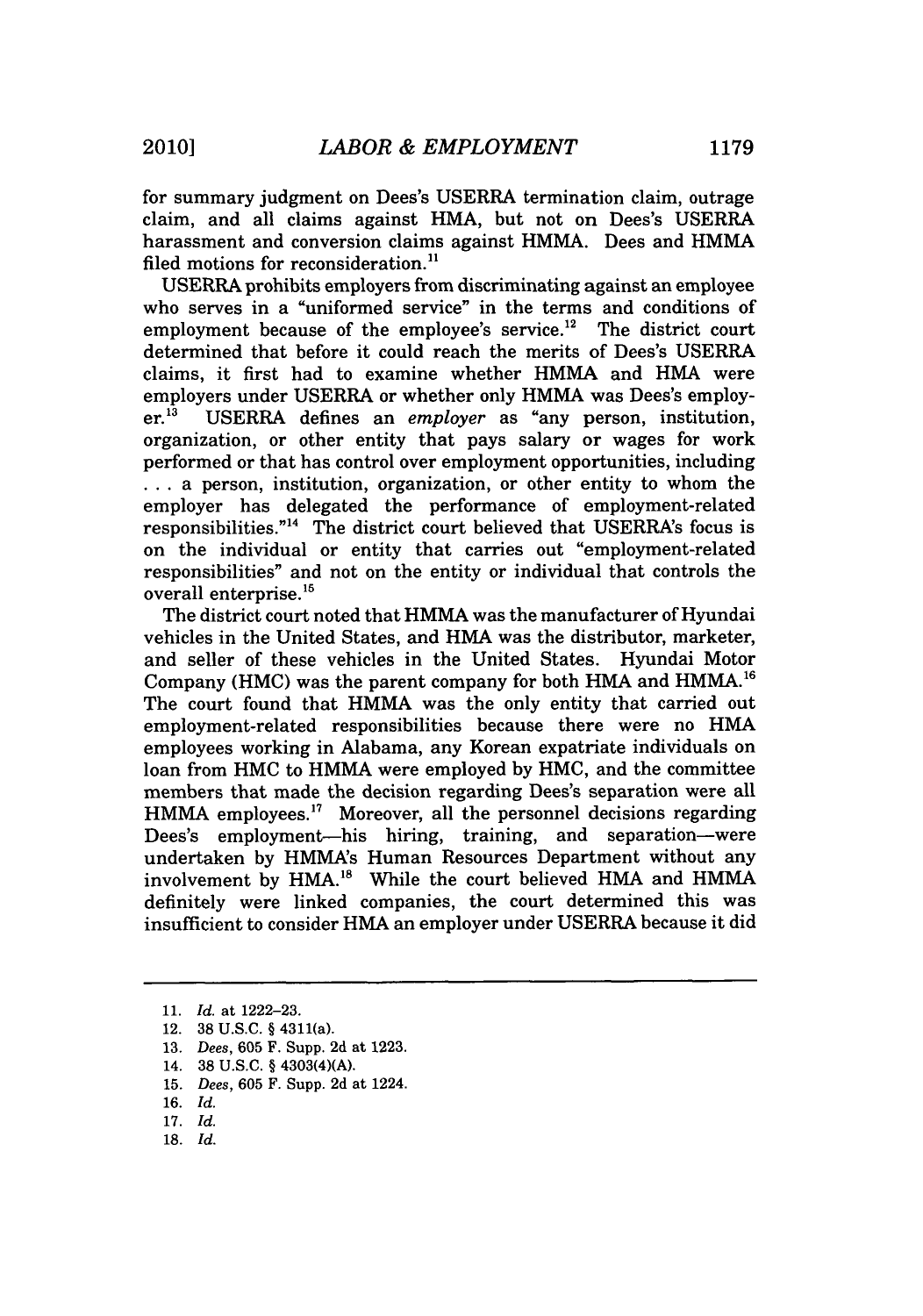not handle any employment-related duties.<sup>19</sup> Accordingly, the district court found that HMA was entitled to summary judgment on all of Dees's USERRA claims because it was not his employer. $^{2}$ 

As for Dees's USERRA claims against HMMA, the district court noted that an employer discriminates against an employee in violation of USERRA "if the employee's membership in the armed services 'is a motivating factor in the employer's action, unless the employer can prove that the action would have been taken in the absence of such membership. $1^{n21}$  The court found that discriminatory animus could be inferred from Prater's actions and remarks; however, this discrimination could not be imputed to HMMA because Prater had no role in Dees's termination.<sup>22</sup> The court opined that "[d] is criminatory remark[s] by [a] non-decisionmaker [are] insufficient to satisfy a plaintiff's burden under USERRA to show [an] employer's discriminatory motive."23

While Dees alleged that a supervisor who harassed him because of his Guard membership also recommended his termination and attended the termination committee meeting, the court determined that Dees failed to provide any evidence that his protected status actually played a part in the termination decision.<sup>24</sup> The court found that HMMA considered intentional sleeping on the job a terminable offense.<sup>25</sup> The supervisor that discovered Dees sleeping on the job believed it was intentional because Dees was found sleeping in an isolated area that appeared set up to avoid detection.<sup>26</sup> The supervisor reported Dees's misconduct; however, a committee ultimately made the decision to terminate Dees's employment based solely on the supervisor's allegations.<sup>27</sup> The court found that Dees did not present any evidence that either the supervisor or the committee harbored any bias towards those who served in the military.<sup>28</sup> In addition, even assuming that there was any truth to Dees's contentions that the supervisor fabricated the allegations against him, the court determined that Dees did not present any evidence that the committee was not acting in good faith.<sup>29</sup> Moreover, on the slim chance that Dees could show that his military status was a motivating

23. *Id.*

25. *Id.*

- 27. *Id.*
- 28. *Id.* 29. *Id.*
- 

<sup>19.</sup> *Id.*

<sup>20.</sup> *Id.*

<sup>21.</sup> *Id.* at 1224-25 (quoting 38 U.S.C. § 4311(c)(1)).

<sup>22.</sup> *Id.* at 1225.

<sup>24.</sup> *Id.*

<sup>26.</sup> *Id.*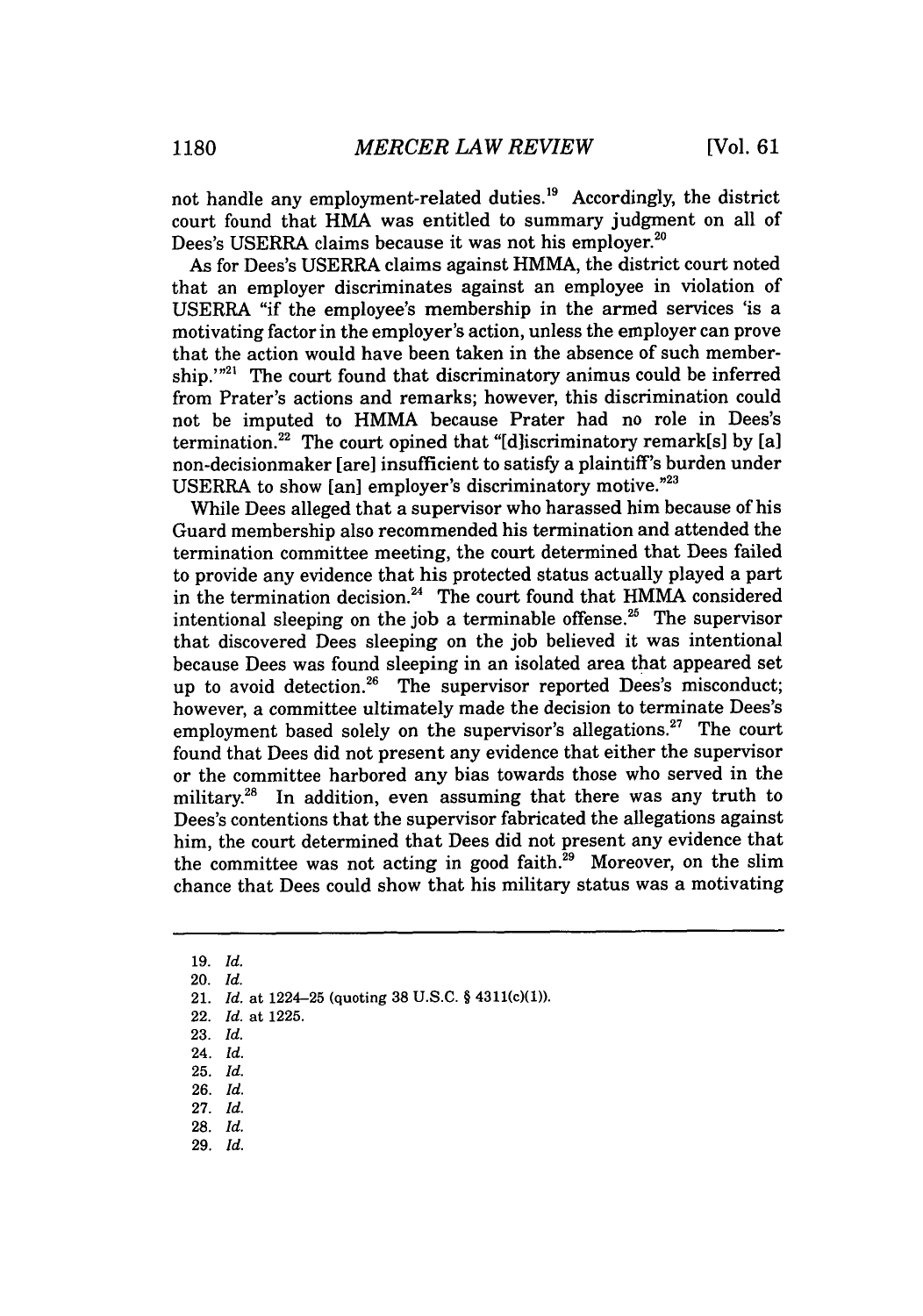factor in the committee's decision to terminate his employment, the district court held that the committee would have made the same decision without regard to Dees's military service because it considered intentionally sleeping on the job a terminable offense.<sup>30</sup> Accordingly, the court concluded that the defendants were entitled to summary judgment on the plaintiff's USERRA termination claim.<sup>31</sup>

The district court observed that courts have not yet resolved whether a harassment claim is valid under USERRA, nor had the United States Court of Appeals for the Eleventh Circuit addressed this question.<sup>32</sup> However, in reliance on a decision from a federal agency, $33$  the district court determined that a claim for harassment because of an individual's military service is a valid claim under USERRA. $34$  The court opined that other federal anti-discrimination statutes recognize harassment claims.35 In addition, because the legislature intended USERRA to be construed broadly for the benefit of returning veterans, it would be consistent with that mandate to extend USERRA's protections to claims for harassment.<sup>36</sup> The court believed that one purpose of USERRA was to encourage military service by assuring individuals that their jobs would not be at risk if they chose to join the military.<sup>37</sup> The court determined that "[a]n assurance that employees cannot be fired on account of their military service is meaningless without assurance that the work environment will not be so intolerable that they will feel forced to quit.<sup>"38</sup> The court believed this protection was especially necessary in the current environment because almost half of the individuals in the active military are non-career service members of the National Guard and Reserves.<sup>39</sup> Accordingly, the court held that Dees's USERRA harassment claim was valid.<sup>40</sup>

The court next examined Dees's harassment claim using the severe and pervasive standard established by the United States Supreme Court to analyze Title VII<sup>41</sup> harassment claims.<sup>42</sup> The district court found

39. *Id.* at 1228.

<sup>30.</sup> *Id.* at 1225-26.

<sup>31.</sup> *Id.* at 1226.

<sup>32.</sup> *Id.*

<sup>33.</sup> *See* Petersen v. Dep't of Interior, 71 M.S.P.R. 227 (1996).

<sup>34.</sup> *Dees,* 605 F. Supp. 2d at 1227.

<sup>35.</sup> *Id.*

<sup>36.</sup> *Id.*

<sup>37.</sup> *Id.*

<sup>38.</sup> *Id.* at 1227-28.

<sup>40.</sup> *Id.* at 1227.

<sup>41. 42</sup> U.S.C. §§ 2000e to 2000e-17 (2006).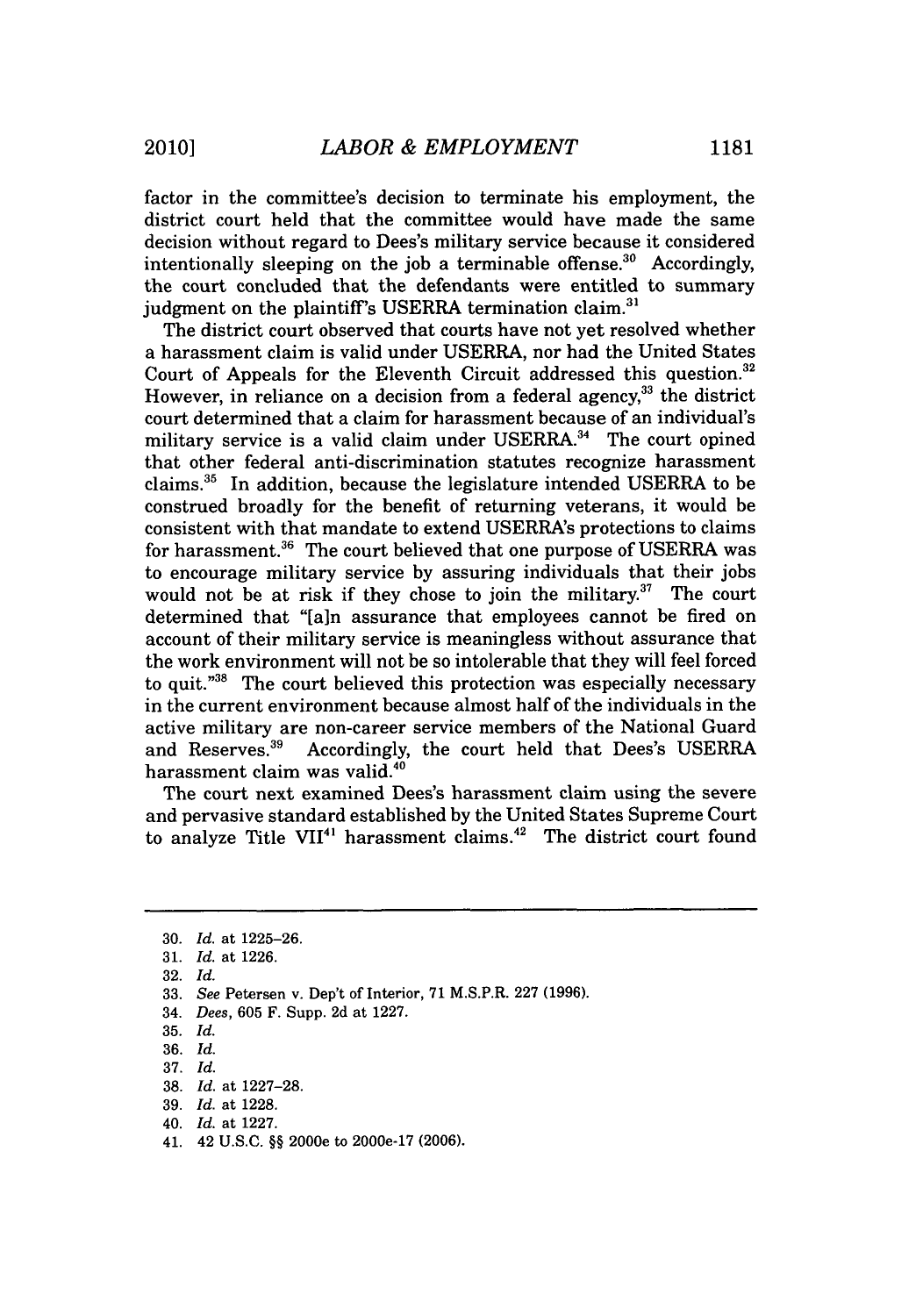that the following conduct Dees alleged met the standard for severe or pervasive: Prater's frequent derogatory comments about his Guard service, Prater's insistence that Dees produce military orders for every Guard training weekend, Prater's insistence that Dees put his job with HMMA above his military service, and Prater's frequently assigning Dees to work that was more dangerous.<sup>43</sup> While the court believed this evidence could preclude summary judgment for the defendants, it nevertheless granted the defendants' motion for summary judgment based on Dees's lack of standing on his USERRA harassment claim.<sup>44</sup>

The court noted that it could only provide three kinds of relief for USERRA violations: **(1)** it could require an employer to comply with USERRA (including injunctive relief); (2) it could compensate an individual for loss of wages or benefits suffered because the employer failed to comply with USERRA; and **(3)** if it believed the employer engaged in a willful violation of USERRA, it could award liquidated damages in the amount of the lost wages or benefits the individual suffered.<sup>45</sup> USERRA does not provide any recovery for mental anguish, pain and suffering, or punitive damages.<sup>46</sup> The court noted that Dees did not suffer any loss of wages or benefits due to the alleged harassment by Prater, and thus, he would not be entitled to any recovery for lost wages or benefits or any liquidated damages were he to prevail on his harassment claim.<sup>47</sup> In addition, because Dees no longer worked for HMMA or HMA, injunctive relief requiring HMMA and HMA to comply with USERRA would provide him with no benefit.<sup>48</sup> The court concluded that there was no relief it could give Dees for the harassment he allegedly endured. $49$ 

Based on this conclusion, the court found that Dees did not have any standing to assert his USERRA harassment claim.<sup>50</sup> The requirements for standing are:

**(1)** the plaintiff must have suffered ... an invasion of a legally protected interest resulting in a concrete and particularized injury, (2) the injury must have been caused by the defendant's complained-of

50. *Id.*

<sup>42.</sup> *Dees,* 605 F. Supp. 2d at 1228 (citing Meritor Say. Bank v. Vinson, 477 U.S. 57, 67 (1986)).

<sup>43.</sup> *Id.*

<sup>44.</sup> *Id.* at 1228-29.

<sup>45.</sup> *Id.* at 1229.

<sup>46.</sup> *Id.*

<sup>47.</sup> *Id.*

<sup>48.</sup> *Id.*

<sup>49.</sup> *Id.*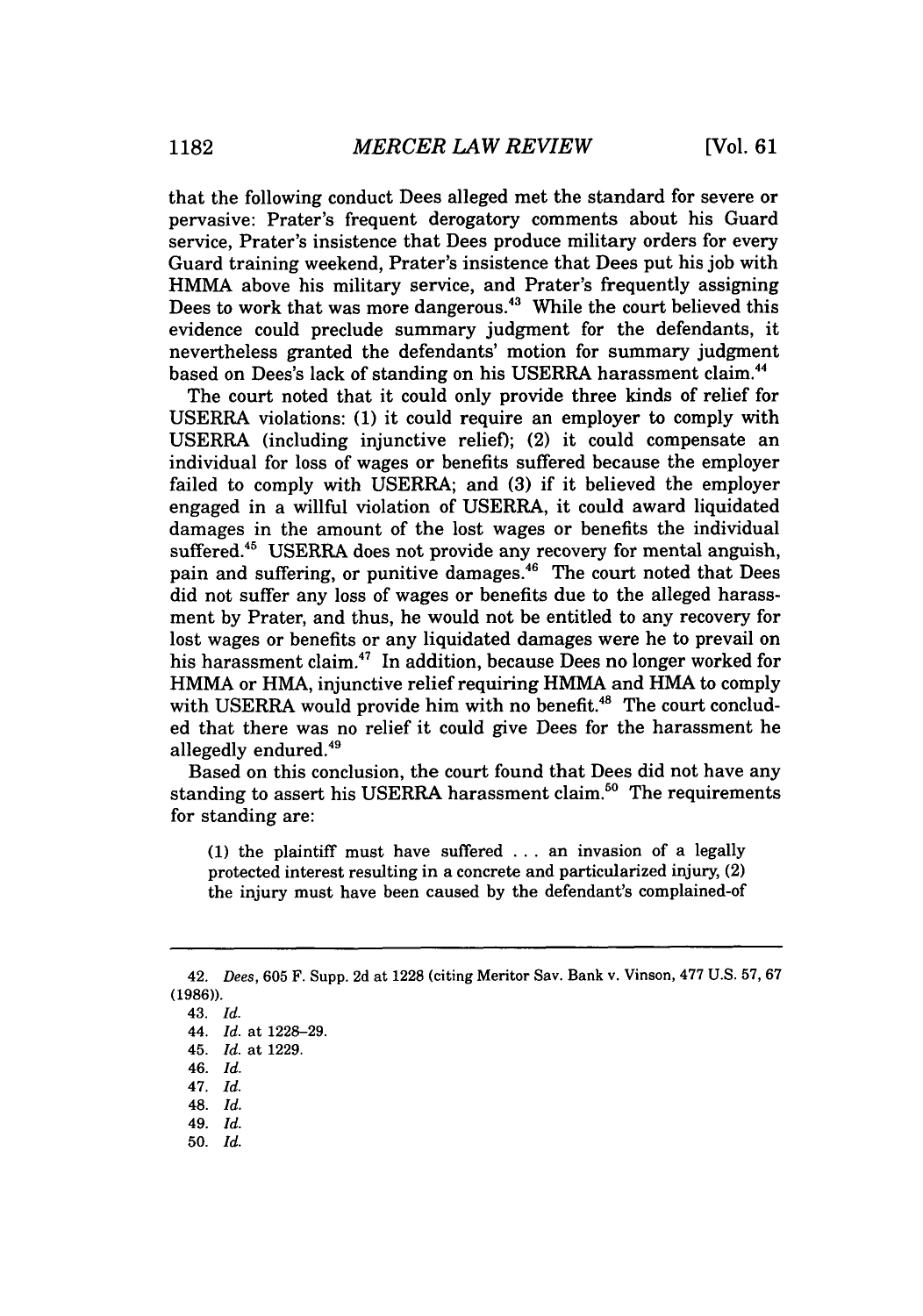actions, and **(3)** the plaintiff's injury or threat of injury must likely be redressible by a favorable court decision. $51$ 

The court determined that Dees could not meet the third factor because he could not obtain any relief from a decision in his favor.<sup>52</sup> Accordingly, the court had no choice but to award the defendants summary judgment on Dees's USERRA harassment claim.<sup>53</sup>

The court in *Dees* ruled on an issue of first impression in the Eleventh Circuit. In addition to the claims of discrimination and retaliation under USERRA, employers now will have to contend with claims for harassment under USERRA. It will be interesting to see whether the Eleventh Circuit and other courts will follow the Middle District of Alabama's decision, especially in what likely will be a climate of increased claims under USERRA due to the large population of non-career active military service members. $54$ 

#### *B. Atteberry v. Avantair, Inc.*

In *Atteberry v. Avantair, Inc.*,<sup>55</sup> the United States District Court for the Middle District of Florida denied an employer's motion for summary judgment after finding that the employer failed to meet its burden of showing that it had legitimate, nondiscriminatory reasons for retracting an offer of employment to an individual with military obligations.<sup>56</sup>

The plaintiff, Alex Atteberry, worked as a Flight Dispatcher for the defendant, Avantair, Inc., from November 2005 through October 2006. On or about November 25, 2007, Atteberry contacted Phil Torsello, Avantair's director of operation's control center, to inquire about potential reemployment. Atteberry alleged that Avantair made him a job offer in the middle of December to begin reemployment on December 27, 2007. In addition, Atteberry alleged that Torsello sent him an e-mail stating he was "okay with it." Atteberry alleged that Avantair inquired into his military obligations after he received the job offer. On December 20, 2007, Avantair retracted the job offer and informed Atteberry that there were no job openings, that company policy prohibited hiring former employees, and that he had a poor exit interview in 2006. The United States Department of Labor investigated Avantair's employment decision

<sup>51.</sup> *Id.* (alteration in original) (internal quotation marks omitted) (quoting Fla. State Conference of NAACP v. Browning, 522 F.3d 1153, 1159 (11th Cir. 2008)).

<sup>52.</sup> *Id.*

<sup>53.</sup> *Id.*

<sup>54.</sup> On appeal, the Eleventh Circuit affirmed the district court's decision but did not address the validity of a harassment claim under USERRA. *See Dees,* 2010 WL 675714.

<sup>55.</sup> No. 8:08-cv-01034-T-17EAJ, 2009 WL 1615519 (M.D. Fla. June **9,** 2009).

<sup>56.</sup> *Id.* **at\*1.**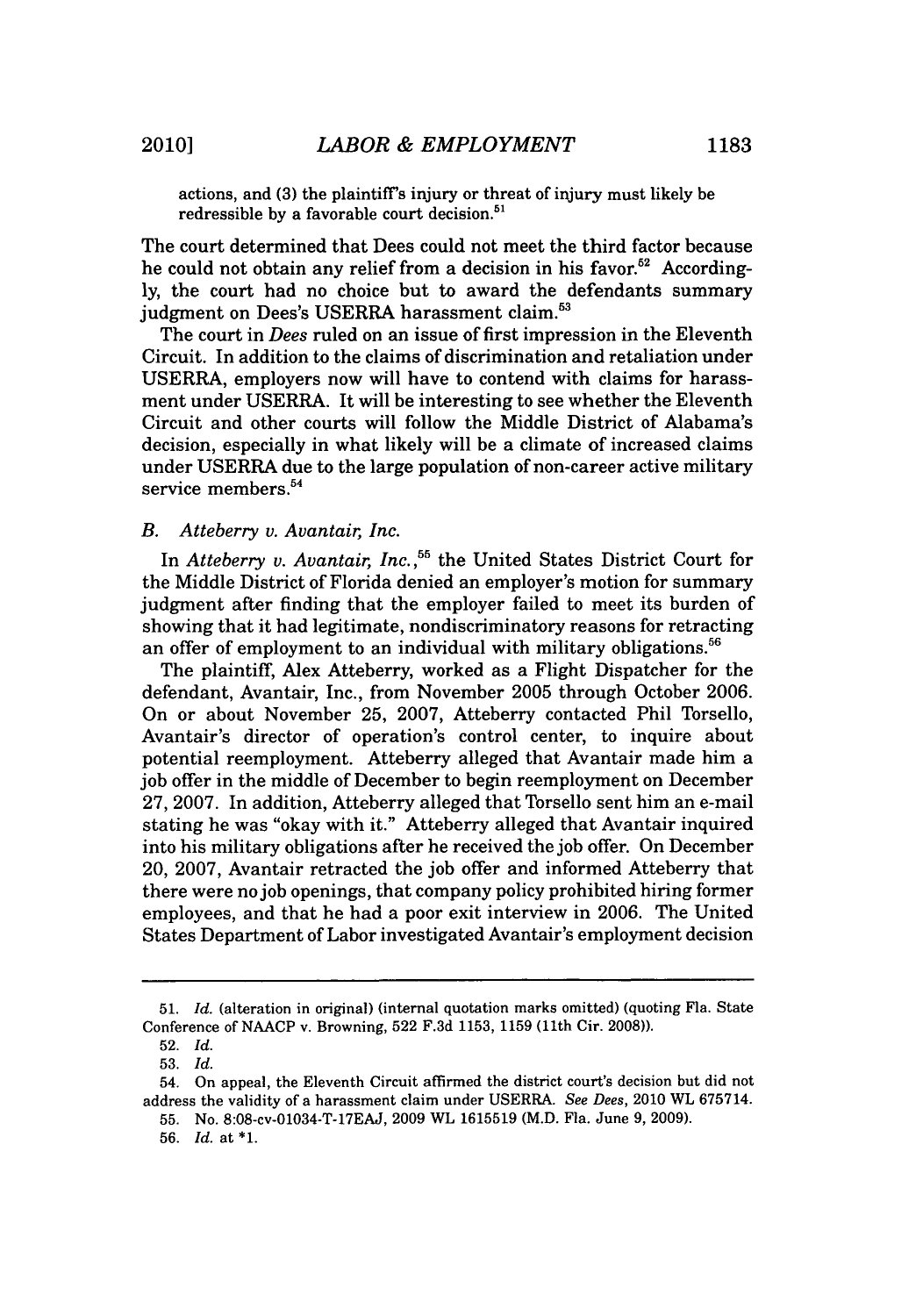and determined that the explanations it provided for not hiring Atteberry were false and pretextual. $57$ 

Atteberry filed his lawsuit in the Middle District of Florida on May 28, 2008, alleging that Avantair's actions violated USERRA. Avantair filed a motion for summary judgment asserting that it had legitimate reasons for refusing to rehire Atteberry and that there was no evidence its decision was motivated by his military service.<sup>58</sup> In reviewing Avantair's motion for summary judgment, the district court noted that the Eleventh Circuit does not use the traditional *McDonnell Douglas* burdenshifting standard for deciding USERRA discrimination claims; instead, the Eleventh Circuit uses a "but for" test.<sup>59</sup>

Under the "but for" test, the plaintiff has the initial burden of establishing a prima facie case, which involves showing by a preponderance of the evidence that his or her military status was a motivating or substantial factor in the defendant's decision.<sup>60</sup> If the plaintiff meets this burden, the defendant can avoid liability by showing by a preponderance of the evidence that there was a legitimate reason for which it would have taken the same action despite the plaintiff's military involvement. $61$  Essentially, the district court explained, the defendant of a USERRA claim discharges its burden of proof by showing that but for its articulated legitimate reasons, the plaintiff would have suffered no adverse action.<sup>62</sup>

The court found that Atteberry provided strong circumstantial evidence that could convince a jury that Avantair did not rehire him because of his military involvement.<sup>63</sup> Specifically, in October or November 2007, Atteberry received information on possible job openings at Avantair. After conversations with Atteberry, Avantair expressed that it was interested in rehiring him and even agreed on December 27, 2007, as a start date. In addition, there was e-mail correspondence

62. *Id.* The Eleventh Circuit in *Coffman* expressed the test differently:

When the employee has met this burden [of showing by a preponderance of the evidence that his protected status was a motivating factor in the decision], the burden shifts to the employer to prove the affirmative defense that legitimate reasons, standing alone, would have induced the employer to take the same adverse action.

411 F.3d at 1238-39 (internal quotation marks omitted) (quoting Sheehan v. Dep't of Navy,

240 F.3d 1009, 1014 (Fed. Cir. 2001)).

63. *Atteberry,* 2009 WL 1615519, at **\*3.**

**<sup>57.</sup>** *Id.*

<sup>58.</sup> *Id.*

<sup>59.</sup> *Id.* at \*2 (citing Coffman v. Chugach Support Servs., Inc., 411 F.3d 1231, 1238 (11th Cir. 2005)).

<sup>60.</sup> *Id.* at \*3; *see also Coffman,* 411 F.3d at 1238.

<sup>61.</sup> *Atteberry,* 2009 WL 1615519, at **\*3.**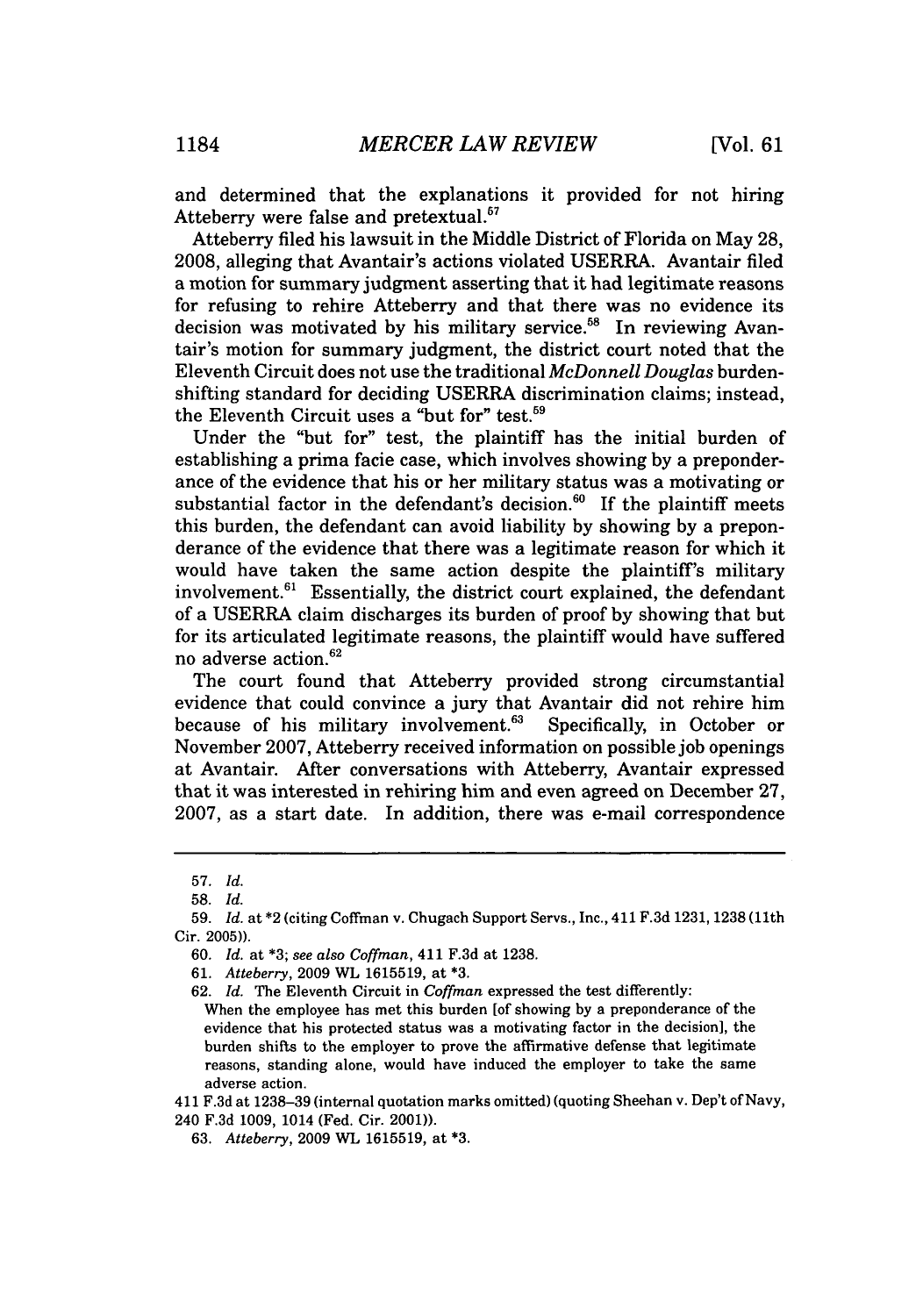showing that an Avantair representative approved rehiring Atteberry. While there normally would have been a delay in Atteberry's hiring process because of the need to conduct a background check, Avantair admitted that Atteberry's military involvement made this a non-issue. Moreover, a representative of Avantair testified that because of the holiday season, there was an immediate need for flight dispatchers—the position for which Atteberry received a job offer. Furthermore, Avantair's management stated that Atteberry was a good candidate for hire because he had knowledge of and experience with its systems and processes, and he knew its aircraft and pilots.'

Additionally, the court found the timing of Avantair's retraction suspicious, which was enough by itself to suggest that Atteberry's military obligations were at least a motivating factor that affected Avantair's hiring decision.<sup>65</sup> Specifically, after it already had discussed Atteberry's likelihood for rehire, Avantair inquired into Atteberry's military obligations, including asking how much longer his military obligations would last and what his obligations were. Avantair did not inform Atteberry of its retraction until after Atteberry informed its management that he had two more years of service and that his military obligations would cause him to miss work. $66$  The court found that this evidence, in addition to testimony from Avantair's management that the position for which Atteberry was hired remained unfilled for a period of time and was filled by a person less qualified than Atteberry, established a prima facie case of discrimination.<sup>67</sup>

The court examined Avantair's articulated reasons for retracting the job offer and determined that Avantair failed to establish legitimate nondiscriminatory reasons for its actions.<sup>68</sup> To meet its burden on summary judgment, the court explained, Avantair was required to provide evidence that showed "but for legitimate reasons, standing alone, [Atteberry] would have gained reemployment."<sup>69</sup> Instead, the court found that Avantair provided conflicting reasons for its actions, and these reasons were inconsistent with testimony from Avantair's representatives.70

Specifically, the court determined that Avantair's statement that it did not rehire Atteberry because there were no available positions was

- 66. *Id.*
- 67. *Id.*
- 68. *Id.* 69. *Id.*
- 70. *Id.* at \*4-5.

<sup>64.</sup> *Id.*

<sup>65.</sup> *Id.* at \*4.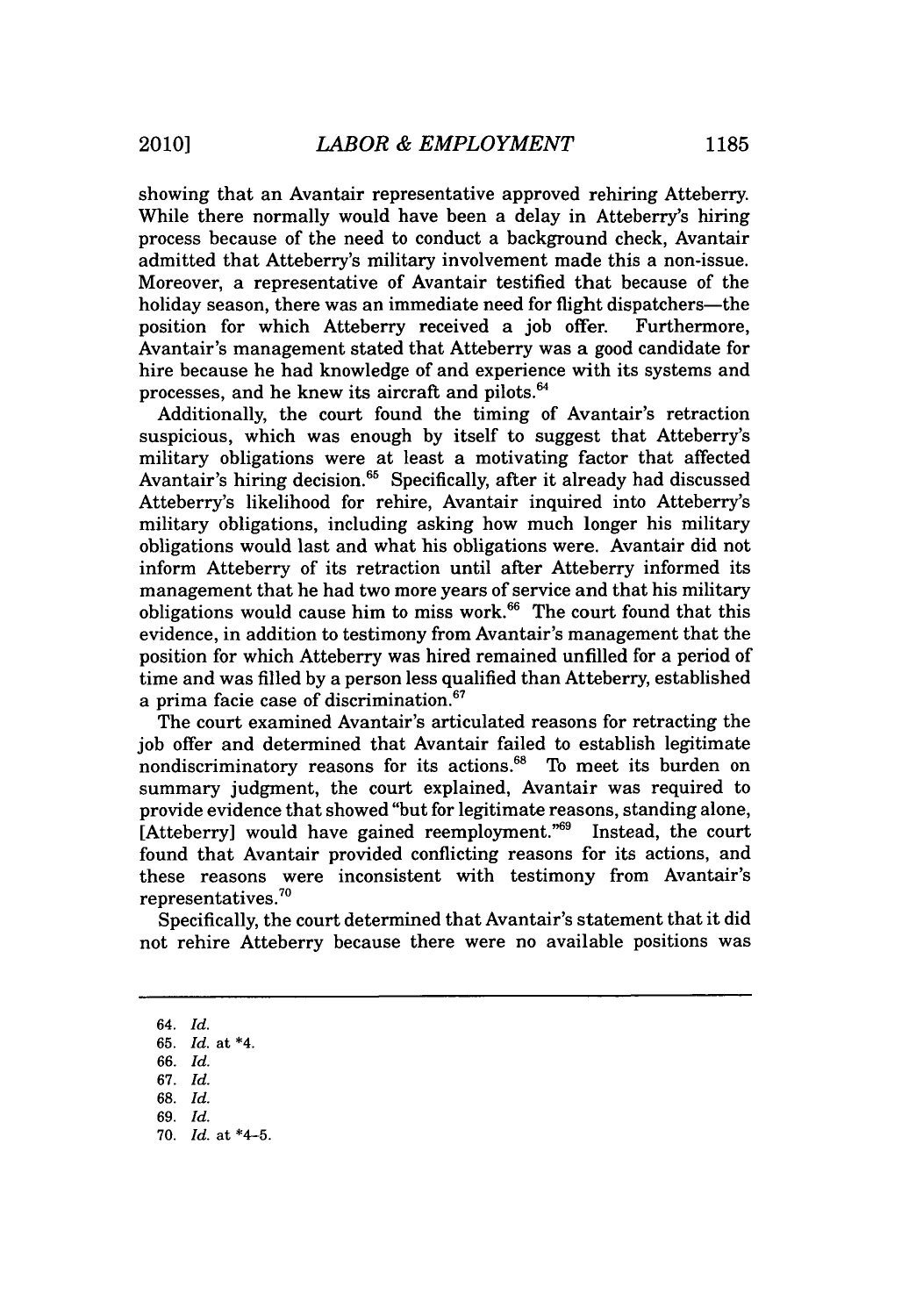refuted by its testimony that there was an urgent need to fill employment positions.<sup>71</sup> Moreover, Avantair's stated reason that it could not rehire Atteberry due to company policy that prohibited rehiring former employees was refuted by testimony from Avantair that no such policy existed.72 Similarly, Avantair's articulated reason that it did not rehire Atteberry because of his poor exit interview was not supported by the evidence because Avantair management testified that it did not review Atteberry's exit interview until after it had retracted its job offer.<sup>77</sup> Based on the inconsistent testimony, the court ruled that Avantair failed to meet its burden of showing a legitimate, nondiscriminatory reason for its employment decision, and its articulated reasons were a pretext for discrimination.<sup>74</sup> Accordingly, the court denied Avantair's motion for summary judgment. $75$ 

This case illustrates the importance of thoroughly reviewing adverse employment actions before they are carried out to verify that the employer's reasons are supported by the facts. This is especially important when the adverse employment actions affect employees in protected categories. While the fact that an employee is in a protected category does not mean that the employer cannot take any adverse action against the employee, it does mean that the employer should take a closer look at such adverse actions to ensure that it has reviewed the potential risks and has taken measures to minimize these risks.

#### II. EMPLOYEE RETIREMENT INCOME SECURITY ACT

In *Zipp v. World Mortgage Co.,76* the United States District Court for the Middle District of Florida addressed the viability of a failure to pay overtime claim under ERISA.<sup>77</sup> The court determined that although a failure to pay overtime claim may have an impact on an ERISA plan, it does not necessarily create an ERISA claim."

The plaintiffs, former and current employees of the defendants, filed a complaint in the district court against five entities—World Mortgage Company; World Savings Bank, F.S.B.; Golden West Financial Corporation; Wachovia Mortgage Corporation; and Wachovia Corporation. One of the plaintiffs, William J. Walker Jr., alleged that he was a participant

77. 29 U.S.C. §§ 1001-1461 (2006); *Zipp,* 632 F. Supp. at 1119.

<sup>71.</sup> *Id.* at \*4.

<sup>72.</sup> *Id.*

**<sup>73.</sup>** *Id.*

<sup>74.</sup> *Id.* at **\*5.**

**<sup>75.</sup>** *Id.*

<sup>76. 632</sup> F. Supp. 2d 1117 (M.D. Fla. 2009).

<sup>78.</sup> *Zipp,* 632 F. Supp. 2d at 1124.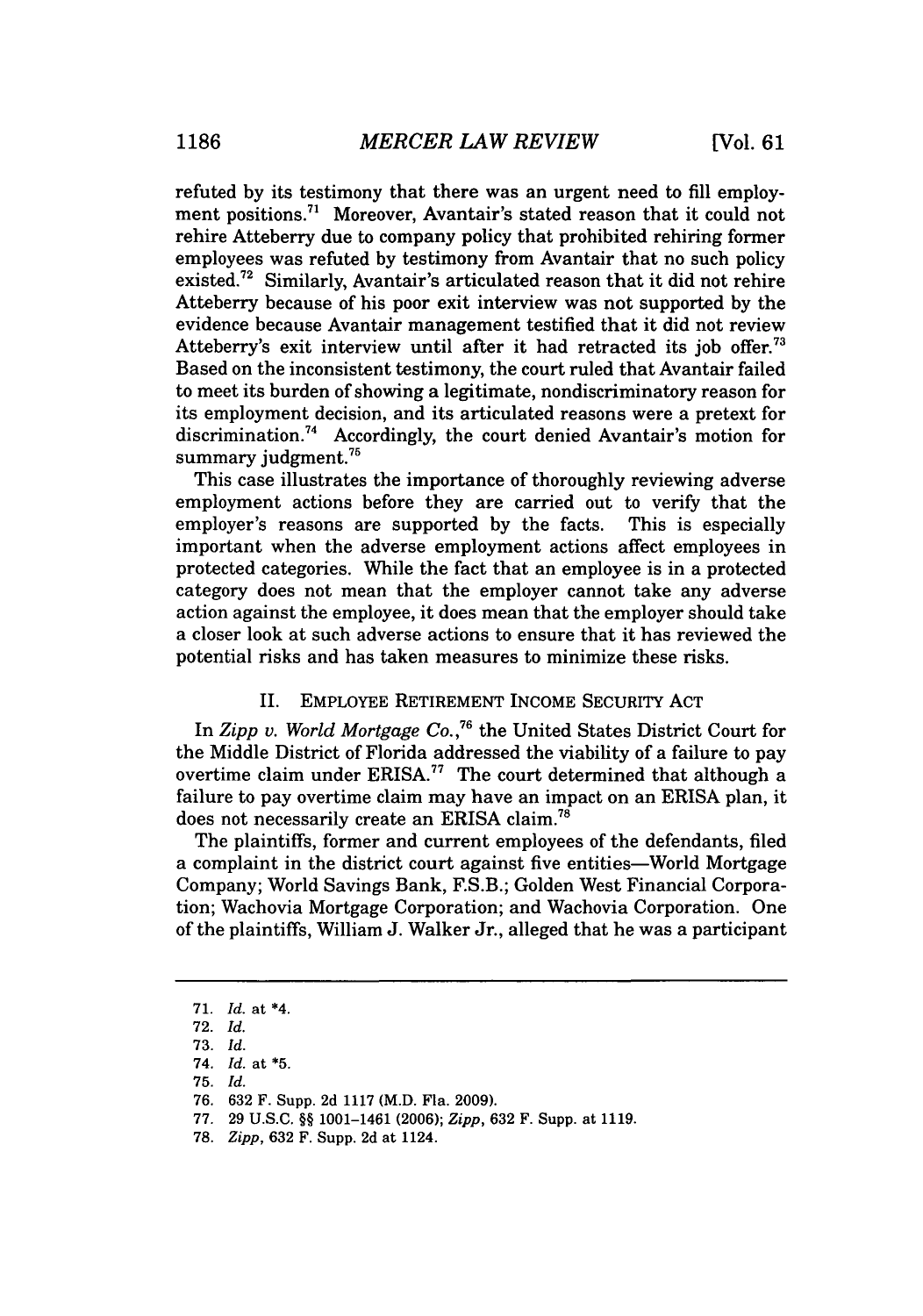in the defendants' pension and savings plans during his employment as an appraiser with World Mortgage or World Savings from June 2003 through January 2006. Walker claimed that he was improperly classified as an exempt employee under the FLSA,<sup>79</sup> and therefore, he did not receive overtime pay when he worked more than forty hours in a workweek.<sup>80</sup>

In Count I of the complaint, Walker alleged that the defendants failed to pay the plaintiffs overtime pay as required by the FLSA when they worked more than forty hours in a workweek. In Count II, he asserted that the defendants violated ERISA by failing to maintain records that would provide sufficient information when calculating the participants' benefit accrual rights under the pension plan. In addition, in Count III of the complaint, Walker alleged that the defendants breached their fiduciary duties by failing to credit the plaintiffs for overtime pay when calculating their benefits under the savings and pension plans. Walker sought injunctive relief requiring the defendants to credit all members of the purported class with compensation under the pension plan for past and future overtime they worked, among other things.<sup>8</sup>

The defendants filed a motion to dismiss the complaint, in which they noted that Walker's employer was Golden West and that Golden West did not maintain a "Pension and Savings Plan" but instead maintained a World Increased Savings for Employees plan (WISE plan). The defendants assumed that the WISE plan was the plan at issue, to which the court agreed because there was no objection from the plaintiff. Under the WISE plan, employees could elect to defer two percent to twenty percent of their compensation and have this amount credited to their WISE plan account.<sup>82</sup> The WISE plan defined *compensation* as "wages, salaries, fees for professional service and other amounts paid by an Employer to an Employee. **.** . for personal services actually rendered by the Employee."<sup>83</sup>

The defendants argued that Walker sought an ERISA remedy for alleged FLSA violations and that the ERISA claims were duplicative of or dependent on FLSA claims. Specifically, the defendants asserted that Walker could not use ERISA's catchall provision to enforce the alleged recordkeeping violations in Count II of the complaint. Moreover, the defendants argued, ERISA does not require that plan fiduciaries monitor whether an employer is compliant with the FLSA's overtime provisions

<sup>79. 29</sup> U.S.C. §§ 201-219 (2006).

<sup>80.</sup> *Zipp,* 632 F. Supp. 2d at 1118-19.

<sup>81.</sup> *Id.*

<sup>82.</sup> *Id.* at 1119 & n.2.

<sup>83.</sup> *Id.* at 1119 (alteration in original) (internal quotation marks omitted).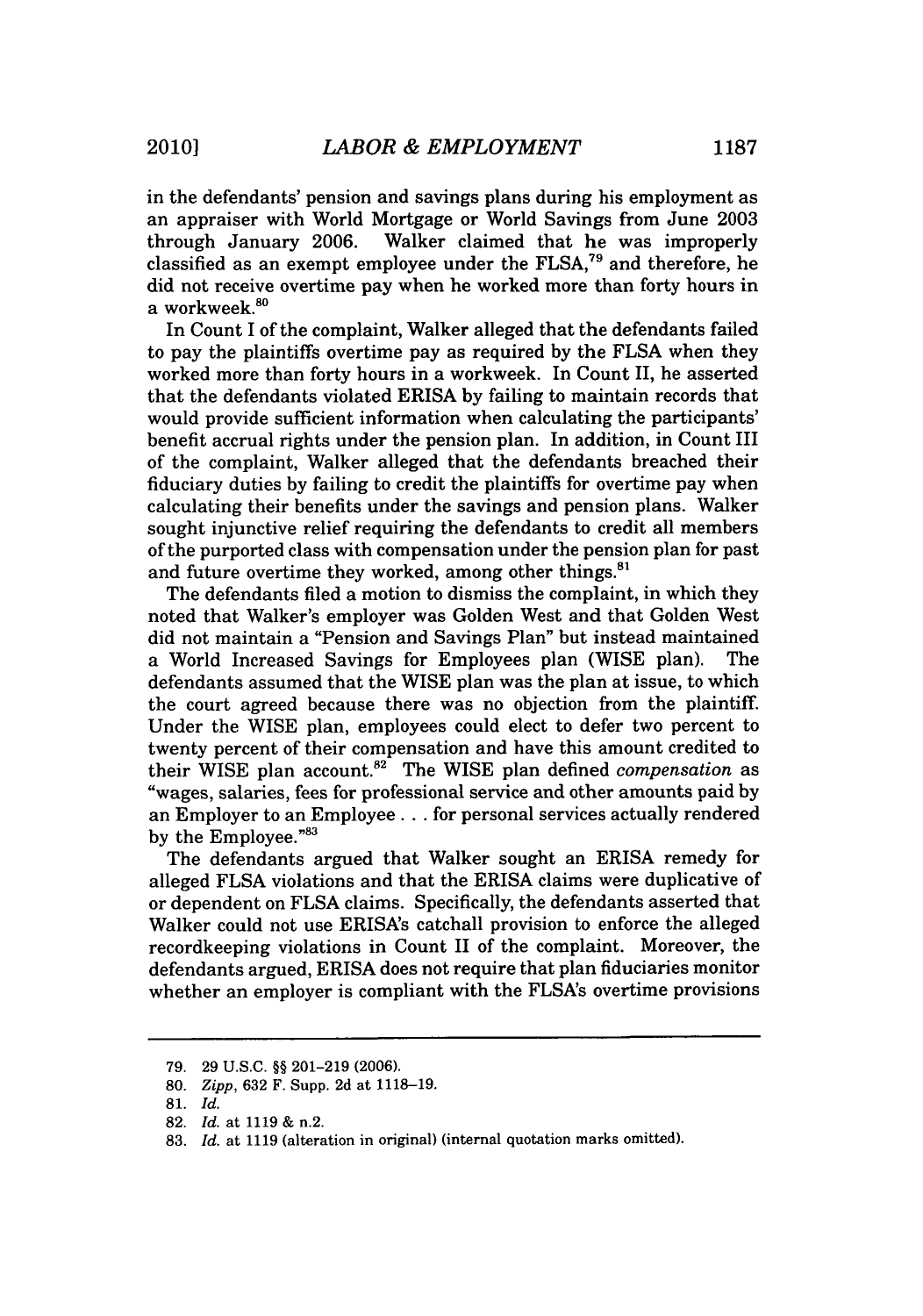or recordkeeping requirements. In addition, the defendants argued that Walker incorrectly was using a claim for equitable relief to seek legal relief. Lastly, the defendants argued that Walker's ERISA claims were barred because he failed to exhaust his administrative remedies.<sup>84</sup>

The district court acknowledged that FLSA overtime and recordkeeping violation claims couched as ERISA "catchall" claims had survived motions to dismiss in other courts.<sup>85</sup> However, the defendants cited a number of decisions in which courts held that (1) ERISA did not provide a private cause of action for recordkeeping violations due to misclassifying an employee as exempt, and (2) such a claim was for benefits--that is, damages— and not a claim for equitable relief. $86$ 

After reviewing the caselaw provided by both parties, the court concluded that the decisions presented by the defendants provided a better-reasoned approach. $^{87}$  Specifically, the court cited favorably a decision from the United States District Court for the District of Minnesota in which the court determined that an inquiry into the validity of FLSA overtime claims couched as ERISA claims should first examine whether such a claim was cognizable under ERISA.<sup>88</sup> In that case, the court determined that ERISA did not govern a defendant's business decision on how to classify its employees as exempt or nonexempt under the FLSA.<sup>89</sup> In addition, the Minnesota court found that "[a]n employer's discretion in determining salaries is a business judgment which does not involve the administration of an ERISA plan or the investment of an ERISA plan's assets. Such a decision may ultimately affect a plan indirectly but it does not implicate fiduciary concerns regarding plan administration or assets. $"^{90}$ 

86. *Zipp,* 632 F. Supp. 2d at 1121-24; see Premick v. Dick's Sporting Goods, Inc., No. 02:06cv0530, 2007 WL 141913, at \*6 (W.D. Pa. Jan. 18, 2007); *see also* Maranda v. Group Health Plan, Inc., Civ. No. 07-4655 DSD/SRN, 2008 WL 2139584 (D. Minn. May 20, 2008).

88. *Id.* (citing LePage v. Blue Cross & Blue Shield of Minn., Civ. No. 08-584, 2008 WL 2570815, at \*5 **(D.** Minn. June 25, 2008)).

<sup>84.</sup> *Id.* at 1120.

<sup>85.</sup> *Id.; see also* Rosenburg v. Intl Bus. Machs. Corp., No. C 06-0430 PJH, 2006 WL 1627108, at \*9 (N.D. Cal. June 12, 2006) (holding that the plaintiffs ERISA claims were not unripe simply because they were dependent on the plaintiffs FLSA claims); *In re* Farmers Ins. Exch. Claims Representatives' Overtime Pay Litig., MDL No. 33-1439(B), 2005 WL 1972565, at \*3-4 (D. Or. Aug. 15, 2005) (holding that the plaintiffs were not precluded from filing an ERISA claim under the catchall provision to enjoin the defendant's alleged recordkeeping violations).

<sup>87.</sup> *Zipp,* 632 F. Supp. 2d at 1124.

<sup>89.</sup> *LePage,* 2008 WL 2570815, at **\*5.**

*<sup>90.</sup> Id.* (internal quotation marks omitted) (quoting Eckelkamp v. Beste, 201 F. Supp. 2d 1012, 1023 (E.D. Mo. 2002)).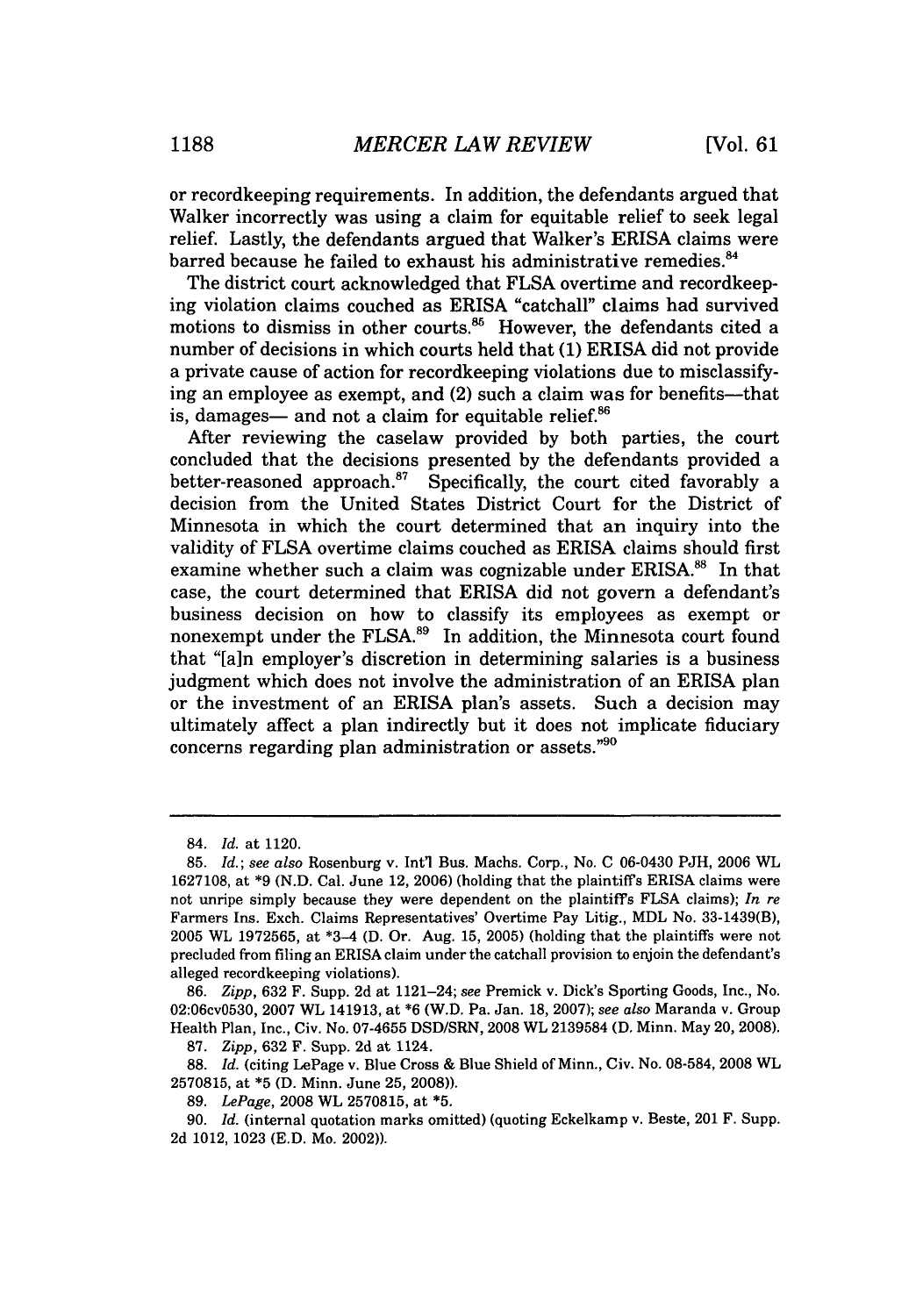The district court in *Zipp* agreed with the district court in Minnesota that the plaintiff's FLSA claims presented as ERISA claims were not legally cognizable. $91$  The court believed that a company's business decision to classify employees as exempt or nonexempt under the FLSA for overtime purposes may impact an ERISA plan, but this "does not render the claims based on that classification decision ERISA claims."92 Consequently, the court found that the plaintiff's recordkeeping claim related to an employment decision that may have affected an ERISA plan, but this was not enough to state an ERISA claim. 93 The plaintiff did not allege that the defendants failed to keep records as required by ERISA, but instead that they kept incorrect records based on their misclassification of employees as exempt under the FLSA.<sup>94</sup> The court also found that the defendants acted in accordance with the plan when they followed the WISE plan's definition of *compensation* and credited the plan based on the amount the employees were paid and not the amount they allegedly earned.<sup>95</sup> Accordingly, the court dismissed with prejudice Counts II and III of the plaintiff's complaint because they did not properly assert ERISA claims.<sup>96</sup>

The decision in *Zipp* provides a good example of a court's reluctance to expand ERISA claims. ERISA provides employees with certain rights with respect to welfare benefit plans, but legal claims that can be brought under ERISA are quite narrow. Courts seek to ensure that such claims are actually tied to an ERISA plan and do not simply impact an ERISA plan. Obviously this does not mean that the decision in *Zipp* provides a defense to a FLSA exemption claim. The decision in *Zipp* is narrowly framed and only applies to a plaintiff's attempt to assert a FLSA exemption claim as an ERISA claim.

#### III. THE FAIR LABOR STANDARDS ACT

In *Gregory v. First Title of America, Inc.,"* the Eleventh Circuit determined that a marketing executive who obtained orders for title insurance services was an exempt employee under the  $FLSA^{98}$  outside sales exemption.<sup>99</sup> The plaintiff, Nelda L. Gregory, worked as a

<sup>91.</sup> *Zipp,* 632 F. Supp. 2d at 1124.

<sup>92.</sup> *Id.*

<sup>93.</sup> *Id.* at 1124-25.

<sup>94.</sup> *Id.*

<sup>95.</sup> *Id.* at 1125.

<sup>96.</sup> *Id.*

<sup>97. 555</sup> F.3d 1300 (11th Cir. 2009).

<sup>98. 29</sup> U.S.C. **§§** 201-219 (2006).

<sup>99.</sup> *Gregory,* 555 F.3d at 1301.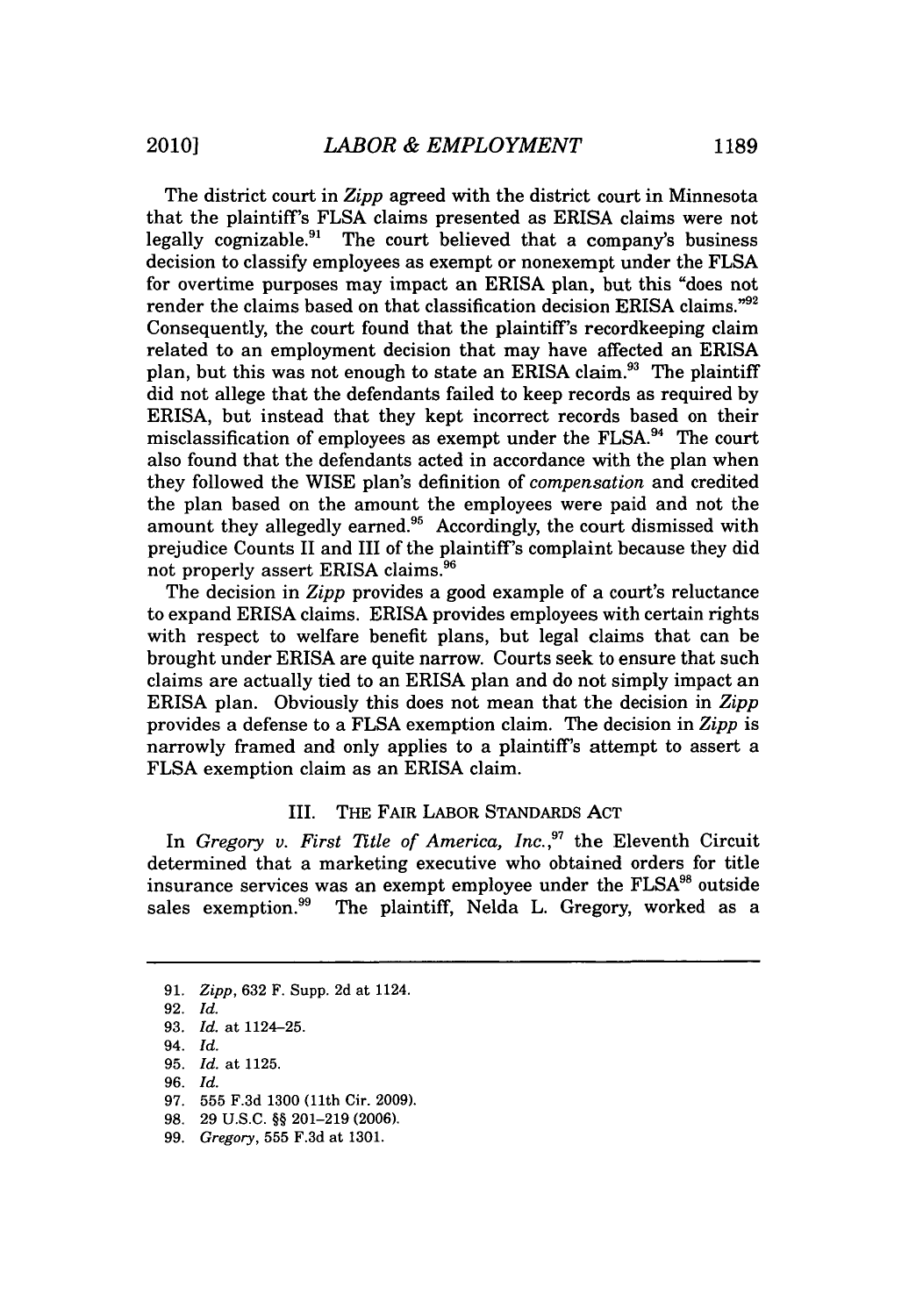marketing executive for the defendants, First Title of America, Inc. and Bruce Napolitano, from July 2004 through January 2005. Napolitano owned First Title.<sup>100</sup> Gregory entered into an employment agreement with First Title, which provided that she would be paid \$1000 per week and that her position was to "provide the services for referring and closing title insurance companies." $101$  Gregory later suggested that she be paid on a commission basis at which point she received fifty percent commission for all title insurance orders from her clients that closed with First Title. Gregory alleged that she was a nonexempt employee and was entitled to overtime pay when she worked more than forty hours in a workweek, but she was never paid any overtime.<sup>102</sup>

First Title responded that it did not pay Gregory overtime because it considered her exempt from overtime under the FLSA based on the outside sales exemption. Specifically, First Title asserted that Gregory was exempt because her main responsibility was to bring in or obtain orders for First Title, and her compensation was tied directly to orders for title services that actually closed.<sup>103</sup> Gregory claimed that this exemption was not applicable to her because she did not sell title insurance or title insurance services directly, nor was she licensed to do so. Instead, she asserted that her duties only involved inducing realtors, brokers, and lenders to refer their customers to First Title for title insurance services. Gregory claimed that her work merely was promotional and not selling. $104$ 

The Middle District of Florida granted the defendants' motion for summary judgment after finding that Gregory met the requirements of the FLSA's outside sales exemption. Gregory appealed this decision to the Eleventh Circuit.<sup>105</sup>

On appeal, the Eleventh Circuit analyzed the regulations implemented by the Department of Labor.<sup>106</sup> An individual is considered an exempt employee under the FLSA's outside sales exemption if (1) his or her primary duty is "(i) making sales **...** or (ii) obtaining orders or contracts for services or for the use of facilities for which a consideration will be paid by the client or customer"; and (2) the individual "is customarily and regularly engaged away from the employer's place or places of

<sup>100.</sup> *Id.*

<sup>101.</sup> *Id.* (internal quotation marks omitted).

<sup>102.</sup> *See id.*

<sup>103.</sup> *Id.* at 1305.

<sup>104.</sup> *Id.* at 1303-04.

<sup>105.</sup> *Id.* at 1301.

<sup>106.</sup> *See id.* at 1302-03.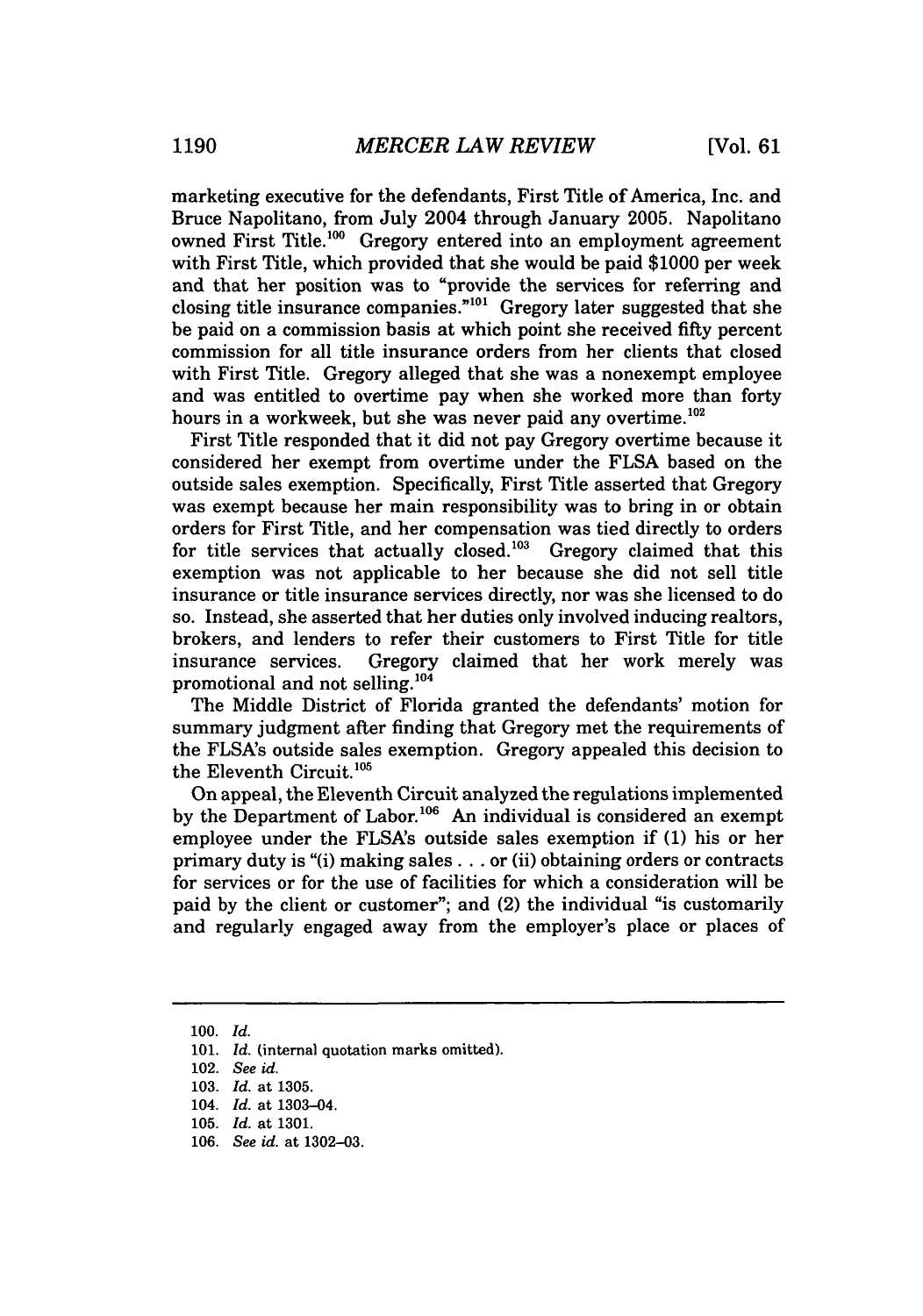business in performing such primary duty.<sup>"107</sup> A "primary duty" is the "principal, main, major or most important duty that the employee performs."108 Factors that should be considered in determining a primary duty include:

the relative importance of the exempt duties as compared with other types of duties; the amount of time spent performing exempt work; the employee's relative freedom from direct supervision; and the relationship between the employee's salary and the wages paid to other employees for the kind of nonexempt work performed by the employ- **ee. 1 9**  $9e^{109}$ 

As the Eleventh Circuit observed, the **FLSA** regulations provide that "'[piromotional work that is actually performed incidental to and in conjunction with an employee's own outside sales or solicitations is exempt work' whereas 'promotional work that is incidental to sales made, or to be made, **by** someone else is not exempt outside sales work."<sup>n110</sup> In addition, the regulations provide that

[e]xempt outside sales work includes not only the sales of commodities, but also "obtaining orders or contracts for services or for the use of facilities for which a consideration will be paid by the client or customer." Obtaining orders for "the use of facilities" includes the selling of time on radio or television, the solicitation of advertising for newspapers and other periodicals, and the solicitation of freight for railroads and other transportation agencies.<sup>111</sup>

The court determined that Gregory was an exempt employee because her primary duty was obtaining orders—that is, bringing in orders—for First Title's title insurance service.<sup>112</sup> The court concluded that Gregory was obtaining orders for services because Gregory testified that the goal of her promotional work for First Title was to obtain orders for title services.<sup>113</sup> Moreover, the court concluded that Gregory did make sales "in some sense" because she obtained a commitment for the purchase of First Title's title insurance service, and First Title credited her with this "sale."<sup>114</sup> Indeed, Gregory's income was tied directly to

<sup>107.</sup> *Id.* at 1302 (internal quotation marks omitted) (quoting 29 C.F.R. § 541.500(a) (2009)).

<sup>108.</sup> *Id.* (internal quotation marks omitted) (quoting 29 C.F.R. § 541.700 (2009)).

<sup>109.</sup> *Id.* (internal quotation marks omitted) (quoting 29 C.F.R. § 541.700).

<sup>110.</sup> *Id.* (quoting 29 C.F.R. § 541.503(a) (2009)).

<sup>111.</sup> C.F.R. § 541.501(c) (2009).

<sup>112.</sup> Gregory, 555 F.3d at 1308.

<sup>113.</sup> *Id.*

<sup>114.</sup> *Id.* at 1308-09.